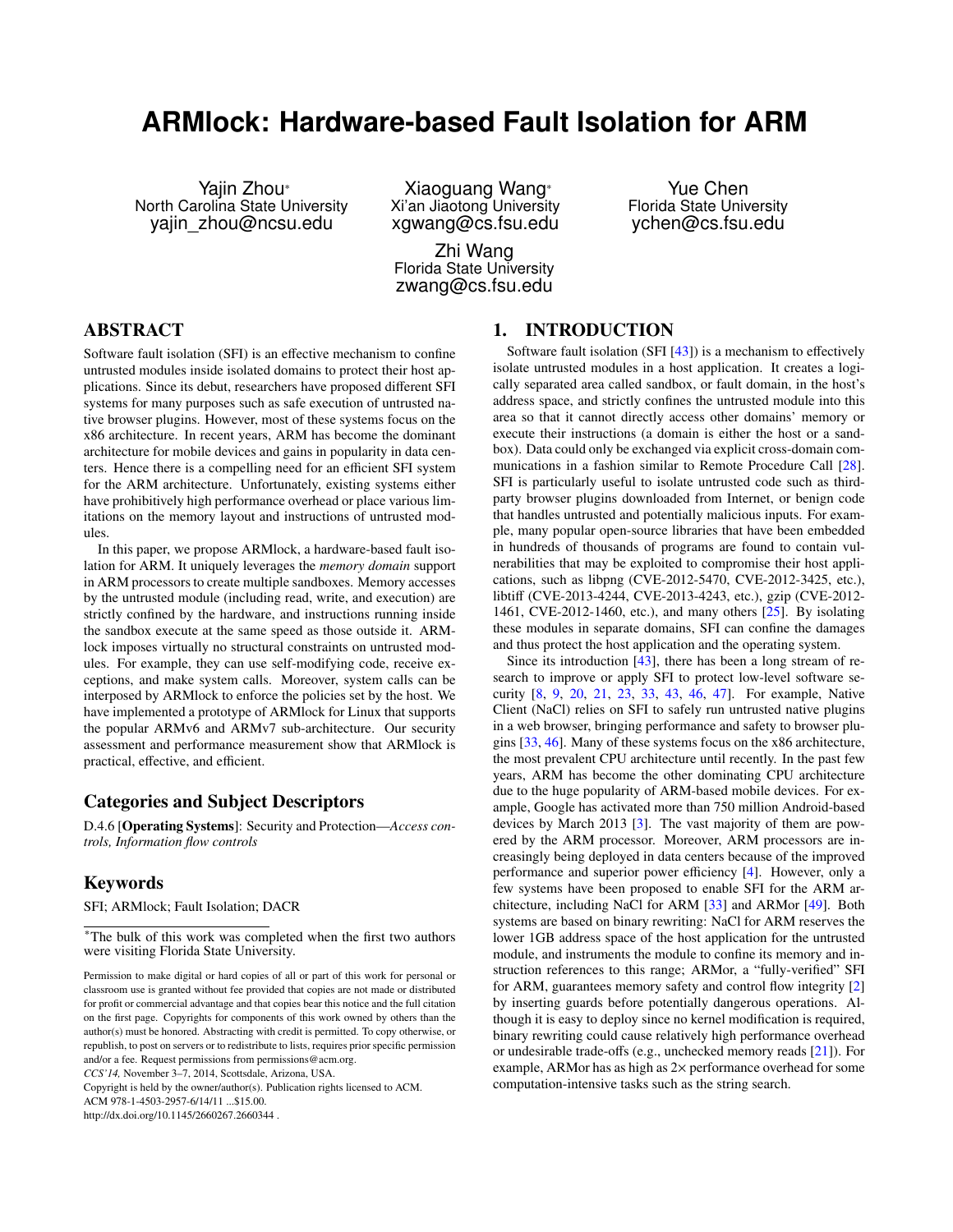In this paper, we propose ARMlock, a hardware-based fault isolation system for the ARM architecture. ARMlock leverages an often-overlooked hardware feature in the commodity ARM processors called *memory domain* to efficiently establish multiple sandboxes. Specifically, memory in a process can be assigned to one of the sixteen domains, whose access rights are determined by the domain access control register (DACR). ARMlock assigns different domain IDs to the host and the sandboxes, and updates DACR when entering or leaving a sandbox so that only the currently running domain is accessible. As such, instruction execution and memory references by the untrusted module are strictly locked down to its sandbox by the processor's memory management hardware. ARMlock imposes no limitations on the instructions that could be executed by an untrusted module. The untrusted module can also make its own system calls using the svc instruction. Those system calls are interposed by ARMlock to enforce the policies set by the host. Particularly, the host can instruct ARMlock to ignore system calls from the module or selectively allow a subset of them (e.g., to read from/write to an existing socket but not to create new ones).

By combining the hardware-based memory isolation and flexible system call interposition, ARMlock has the following three major advantages: *first*, instructions running inside the sandbox virtually have no performance overhead compared to those running outside it. ARM processors always have memory domain enabled. Running in a different domain does not affect the performance. *Second*, the host application and its untrusted modules usually are tightly coupled. Efficient domain switch is of vital importance for any SFI solution. Our experiment shows that ARMlock can perform more than 903,000 domain switches each second, or  $1.1 \mu s$  per domain switch, even on the low-end ARM processor of Raspberry Pi [\[29\]](#page-11-6). *Third*, by not restricting instruction layout or structure [\[21,](#page-10-4) [33,](#page-11-2) [46\]](#page-11-3), ARMlock can readily support advanced features such as self-modifying code, just-in-time compiling (JIT), and exception delivery. Those features are difficult or even impossible to support in existing systems, but are useful nevertheless, for example, to isolate the JavaScript engine that uses JIT to compile frequently-used JavaScript code into native instructions.

Like any hardware-supported fault isolation systems, ARMlock requires certain kernel-level support to operate on the privileged hardware. To facilitate its deployment, ARMlock is designed as a kernel module (along with a user library) that can be loaded into the kernel on-demand. We have built a prototype of ARMlock for Linux. Its kernel module has less than 500 lines of source code. The main Linux kernel remains unchanged except for five lines of incompatible code we adjusted during our prototyping. As such, our prototype's addition to the trusted computing base is negligible. Our experiments show that ARMlock can effectively isolate vulnerable software components, and it's highly efficient with minimal performance overhead for the sandboxed code and fast domain switches.

The rest of this paper is organized as the following: we first describe the design and implementation of ARMlock in Section [2](#page-1-0) and Section [3,](#page-3-0) then evaluate the system performance and effectiveness in Section [4.](#page-6-0) We discuss limitations and possible improvements in Section [5](#page-8-0) and the related work in Section [6.](#page-9-0) Finally, we conclude the paper in Section [7.](#page-10-9)

# <span id="page-1-0"></span>2. SYSTEM DESIGN

## 2.1 Goals and Assumptions

ARMlock is a hardware-based fault isolation scheme for the ARM architecture. It is designed to securely isolate untrusted modules from the host application so that they can safely co-exist in a single address space. To achieve that, we have three design goals for ARMlock:

- *Strict isolation*: ARMlock needs to strictly isolate untrusted modules into their own domains. Specifically, memory references by an untrusted module, including *read*, write, and execution, can only target memory in the sandbox. Any attempt to escape from the sandbox should be prevented. Moreover, ARMlock does not limit instructions of the module, including the system call instruction. System calls made by the module should be interposed. Commodity OS kernels have a large attack surface that may impair the system security.
- *Performance*: our solution should incur negligible performance overhead when properly applied. Particularly, code running inside the sandbox should have no or minimal overhead when compared to that running natively. This prevents us from adopting binary rewriting because it will lead to constant performance overhead [\[9,](#page-10-2) [33,](#page-11-2) [49\]](#page-11-5). Moreover, untrusted modules are often tightly coupled with its host, and require frequent cross-domain communications. For example, tcpdump [\[40\]](#page-11-7) has parsers for hundreds of network protocols. Many parsers were found to surfer from memory-based vulnerabilities (CVE-2007-3798, CVE-2005-1267, CVE-2005-1278, CVE-2005-1280 [\[25\]](#page-10-0)). By sandboxing those parsers, we can significantly reduce tcpdump's attack surface. However, close interaction between the parsers and other parts of tcpdump requires ARMlock to minimize the domain switch overhead. We briefly considered to use page tables to isolate domains but vetoed it because switching page tables is an expensive operation as it may affect *TLB* (Translation Lookaside Buffer [\[41\]](#page-11-8)) and *user-space cache* [\[38\]](#page-11-9).
- *Compatibility*: our system should not impose restrictions on untrusted modules. Many existing SFI systems mandate memory layout and/or instruction structure of the modules [\[9,](#page-10-2) [21,](#page-10-4) [33,](#page-11-2) [46\]](#page-11-3). Such constraints may undermine its compatibility or harm the performance. For example, many SFI systems do not support self-modifying code and exception delivery. Moreover, to improve compatibility, ARMlock should be structured as a loadable kernel module, and avoid changing the base kernel, if at all possible.

Threat model: in this work, we assume a threat model similar to other SFI systems in which the kernel is trusted, and the host is benign but vulnerable. The goal is to protect the host application from the compromised or malicious modules by isolating them in separate domains. The host does not trust its modules, which could be vulnerable (e.g., protocol parsers in tcpdump) or simply malicious (e.g., browser plugins downloaded from Internet). Security of the host or the kernel themselves is a non-goal and considered out-of-scope. Various existing systems can be applied to enhance their security and be combined with ARMlock to provide defense in depth [\[16,](#page-10-10) [35\]](#page-11-10).

#### 2.2 Overall Design

In the rest of this section, we briefly introduce the background of ARM's virtual memory management and then give a high-level overview of the design of ARMlock, particularly the run-time environment for the sandbox.

ARMlock leverages the "memory domain" of the page table to create its sandboxes. 32-bit ARM processors support 2-level page tables. The first-level page table has 4096 entries, each mapping 1MB of memory for a total of 4GB address space. Each first-level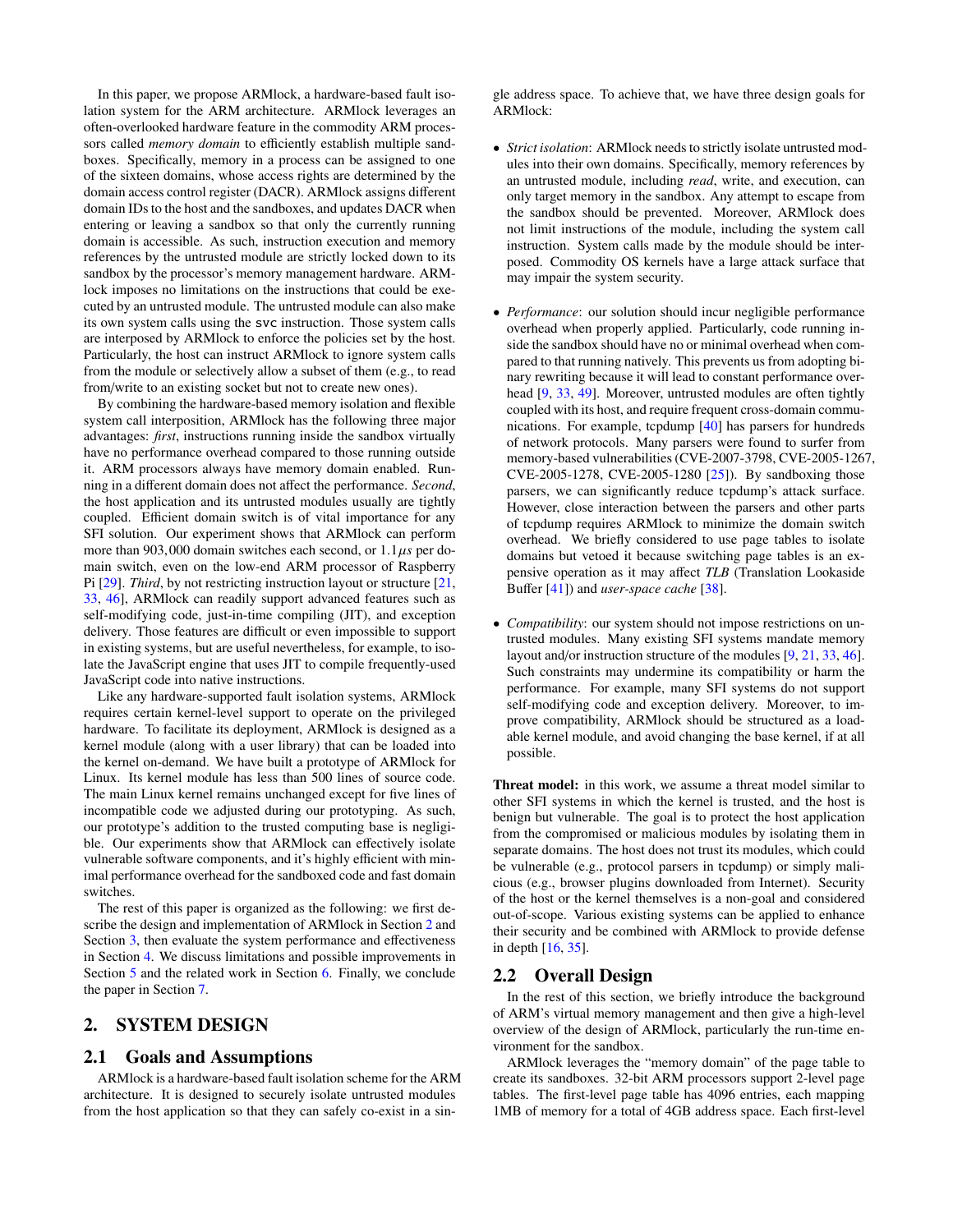| Type      | Value | Description                        |
|-----------|-------|------------------------------------|
| No Access | 00    | No access permitted                |
| Client    | 01    | Permissions defined by page tables |
| Reserved  | 10    | Reserved                           |
| Manager   | 11    | No permissions check               |

<span id="page-2-0"></span>Table 1: ARM domain access control

page table entry includes a 4-bit domain ID used as an index into the domain access control register (DACR). DACR is a 32-bit privileged register [\[1\]](#page-10-11) and is only accessible in the privileged processor modes. It is divided into 16 two-bit fields, and each of which defines the access right for its associated domain. The four possible access rights for a domain are No Access, Client, Reserved, and Manager as shown in Table [1.](#page-2-0) That is, those fields allow us to (1) prohibit any access to the mapped memory – No Access,  $(2)$ ignore permission bits in the page table and allow unlimited access to the related memory – Manager, (3) or let the page table to determine the access right – Client. Client is the default setting. In Linux, domain 0, 1, and 2 are reserved for the kernel, user-space, and device memory, respectively. They all have the access right of Client. As such, ARMlock for Linux can simultaneously support 13 sandboxes for each process. Few applications require that many sandboxes, and more can be supported when necessary by adjusting the page table, as long as these sandboxes are not active at the same time. ARM's memory domain is particularly suitable for SFI because changes to DACR are *instantly* put into effect without affecting the TLB. In Section [5,](#page-8-0) we discuss how the x86 architecture might be extended to support the similar feature.

ARMlock allocates a disjoint block of memory for each sandbox and assigns to it a unique domain ID. ARMlock manages the DACR register so that only memory of the currently running domain is accessible. Any attempt to access other domains' memory will lead to a hardware domain fault and be trapped. Cross-domain communications such as function invocation and memory references need to be converted to remote procedure calls. Figure [1](#page-2-1) shows the architecture of ARMlock. ARMlock has two collaborating components: a kernel module and a user library. The kernel module operates on the (privileged) hardware to create and manage domains and to facilitate inter-domain communication. It extends the kernel's system call interface to expose its services to applications. The user library wraps ARMlock's services in an easy-to-use API. The host application uses this library to set up sandboxes and perform inter-module calls. In ARMlock, untrusted modules are compiled as position-independent shared libraries so that they can be loaded at any suitable locations<sup>[1](#page-2-2)</sup>. After loading the module into memory, the host requests the kernel to set up the sandbox for the module by specifying its base address, length, and domain ID. The kernel then goes through the host's page table and updates the domain ID of the entries associated with the sandbox. At run-time, the host and the sandbox use the library to execute inter-module calls with the help of the kernel.

## 2.3 Fault Domain

Each domain is allocated a block of memory with a unique domain ID. ARMlock manages the domain assignment and domain access control register (DACR) independently for each process: domain IDs are assigned in the page table. They are naturally updated when the page table is switched during context switch, and DACR is saved and restored in the thread control block during context



<span id="page-2-1"></span>Figure 1: The architecture of ARMlock

switch. As such, each process is free to assign domains and control their access rights. No overhead will be incurred to processes that do not use ARMlock. At run-time, ARMlock updates DACR during domain switch so that only the currently running domain is accessible. Specifically, it sets the current domain (and the kernel  $2$ ) to the Client access right and all other domains to No Access. Any attempt to access other domains will lead to a domain fault and be trapped by the hardware. The trap is then routed to the host application, which can respond by destroying the sandbox or terminating the whole process. Note that multithreading is naturally supported in ARMlock. First, each CPU core has its own DACR register. The domain access right is thus determined individually by each core. One core can run in the sandbox and another in the host application. Second, each thread has its own DACR setting that is saved in the thread control block. Switching thread will save the current thread's DACR and load the next thread's DACR. If a thread running in the sandbox preempts another one running in the host, the former cannot access the host memory as determined by its DACR.

Data can be legitimately exchanged across domains using the kernel-assisted memory copy or shared memory. In the former, the owner of the memory provides an unforgeable token [\[11\]](#page-10-12) to the target domain, which then passes the token to the kernel along with a destination buffer address. The kernel verifies authenticity of the token and copies the memory on behalf of the target domain if verified. Specifically, the kernel temporarily makes both domains accessible in DACR and copies the memory into the destination buffer (there is no race condition in doing so because DACR is saved and restored during thread context switch.) After that, DACR is restored to the original value. In the latter, the memory shared by those domains bears a third domain ID. This domain is set to be accessible by both the host and the sandbox in DACR. In both cases, the host should treat data from a sandbox as untrusted and careful sanitize it. The application can choose which method to use for data exchange. Particularly, the shared memory method has better performance but may require more careful input sanitation.

Untrusted modules are compiled as the position-independent shared libraries. Function calls inside a domain proceed as usual without any performance penalty. Inter-module calls (line 2 and 5 in Figure [1\)](#page-2-1) require help from the kernel because their target function lies in a different domain and is not directly accessible from the current domain. To this end, ARMlock installs in each domain an entry gate and a return gate. Those two gates are the only entry points into a domain. ARMlock also creates a stub for each imported external function. To make an inter-module call, the caller calls the stub (line 1 in Figure [1\)](#page-2-1), which saves the current states and loads the target function address and the parameters into registers before calling the kernel for help (line 2). The kernel, instead of directly

<span id="page-2-2"></span><sup>&</sup>lt;sup>1</sup>They have to be loaded at addresses that are 1MB-aligned because only the first-level page table entries contain the domain ID field.

<span id="page-2-3"></span><sup>2</sup>The kernel needs to be always available. It is protected from the user-space by the hardware (not memory domains).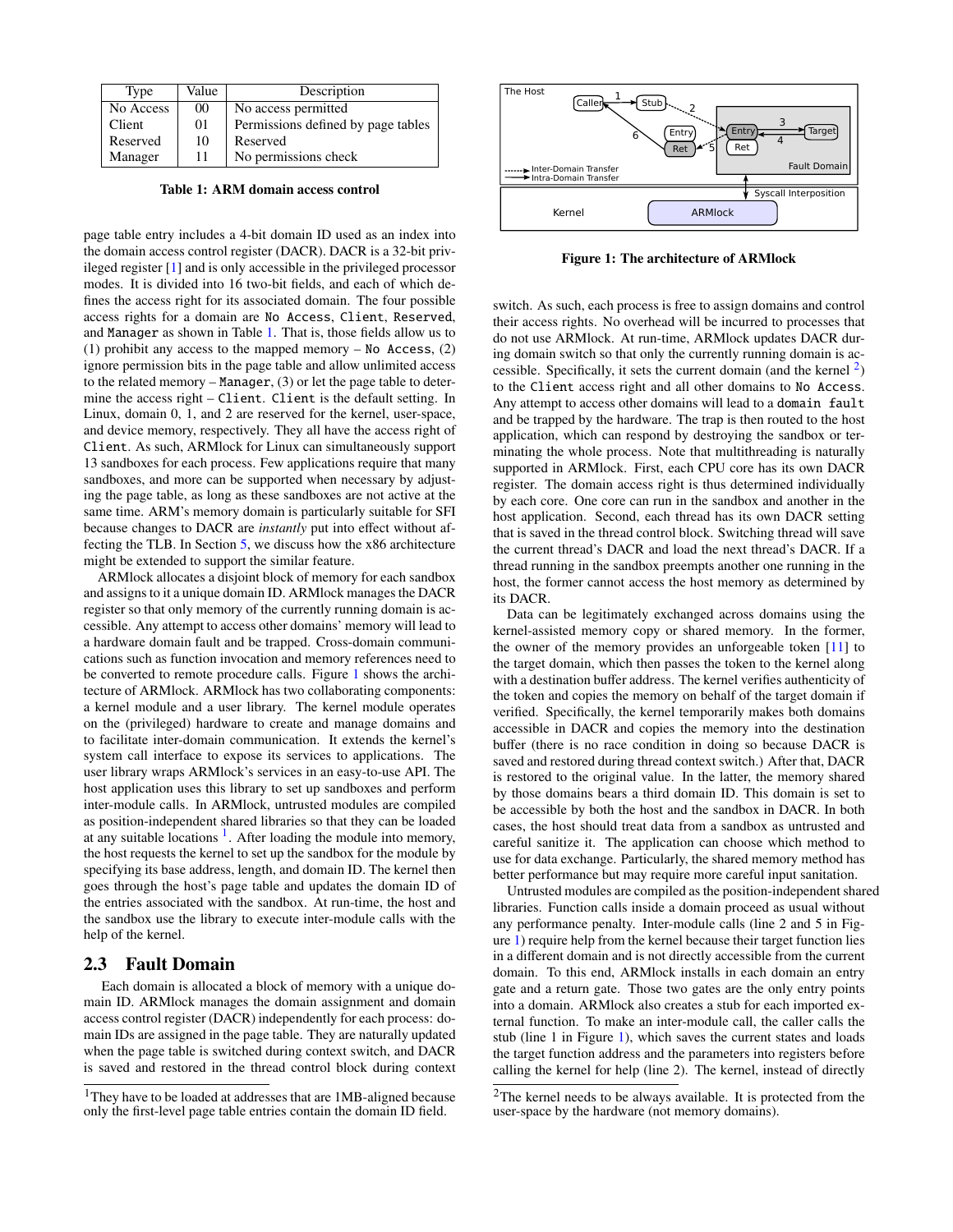jumping to the target function, dispatches it through the entry gate (line 3). When the remote function returns (line 4), the entry gate in the target domain asks the kernel to return back to the original domain (line 5), which then returns to the caller (line 6). In this way, the kernel only needs to know the entry and return gates of a domain but not any of the exported functions. Inter-module calls involve delicate operations on the program states. The complicity is handled for the programmers by the user library as described in Section [3.1.](#page-3-1)

ARMlock imposes no constraints on the instructions that can be executed by the untrusted module including system call instructions. Each sandbox has an associated in-kernel run-time environment managed by ARMlock to support system call and signal. System call is the interface for applications to request a wide range of kernel services. For example, recent versions of the Linux kernel have more than 330 system calls. Most of these system calls are not used by a particular application (or untrusted module) but remain accessible thus unnecessarily exposing a large attack surface. On the other hand, discreetly selected system calls can be safely allowed to simplify implementation as well as to improve performance. For example, an untrusted module can be allowed to receive and send data on existing sockets created by the host application, but not to create new ones. Each domain (including the host) has its own system call interposition settings. The ARMlock kernel module swaps this setting during domain switch.

The host and the sandboxed modules can specify their own signal handlers. ARMlock updates the signal handlers during domain switches. To deliver a signal, the kernel needs to manipulate the user-space memory (particularly the stack) and registers. A signal can only be delivered to the currently active domain because other domains are inaccessible. ARMlock allows only synchronous signals (i.e., signals caused directly by the execution of instructions such as SIGSEGV, the segment fault) to be delivered to a sandbox. Asynchronous signals currently are not allowed for sandboxes because the domain may have changed before the signal is delivered. For example, the alarm function in libc schedules the SIGALRM signal to be sent to the process in the future. The signal may be delivered to an unrelated domain (whichever domain is active at the time of signal delivery). In ARMlock, asynchronous signals can only be handled by the host. When running in a sandbox, those signals will be re-routed to the host for processing.

## <span id="page-3-3"></span>2.4 A Programming Model for Sandbox: Coroutine

To take full advantage of SFI systems (ARMlock included), programmers need to shift the programming paradigm to which modules with different privileges, origins, or security requirements are isolated from each other [\[45\]](#page-11-11). Isolating untrusted modules can significantly lower the risk of the host application being compromised. However, cross-domain access is rather unnatural and clumsy. Notice that in ARMlock, the stub issues a system call to perform an inter-module call (line 2 in Figure [1\)](#page-2-1). This system call enters in one domain (the host) but emerges from another domain (a sandbox). This structure can naturally support a more intuitive programming model for sandboxing, namely coroutine, in which a set of routines can collaborate by voluntarily ceding CPU time to others. Coroutines are useful in solving many problems such as state machines, producer-consumer problems, and generators [\[6\]](#page-10-13). ARMlock provides built-in support for coroutines.

ARMlock introduces two primitives, yield and resume, to support coroutines. Yield explicitly gives CPU to the collaborating routine, while resume resumes execution of the previous routine. Figure [2](#page-3-2) contains a simple program to demonstrate how to use

- 1: procedure consumer(*fd*)
- 2: producer(*fd*)
	- 3: while  $(i = \text{YIELD}() \neq -1$  do
	- 4: use(*i*)
- 5: end while
- 6: end procedure
- 7:
- 8: procedure  $\text{PRODUCER}(fd)$  /\*untrusted, sandboxed\*/
- 9: read\_and\_decrypt(*fd*, *buf*)
- 10: resume()
- 11: **for**  $p = but$   $f$ ;  $p < end\_of\_but$ ;  $p++$  **do**<br>12:  $ch = \text{Decone} \text{ Next}(but \& n)$
- $ch =$  decode Next(*buf*, &*p*)
- 13: resume(*ch*)
- 14: end for
- 15: return(-1)
- 16: end procedure

#### <span id="page-3-2"></span>Figure 2: Coroutine example

coroutines in ARMlock. In this example, the host consumes data generated by the producer, which uses a "complex" algorithm to parse the untrusted input file. Consumer cedes the CPU time to producer in line 3, and producer parses the next input item and returns it to consumer in line 13. The execution continues at line 3 as if yield has returned with the data passed to resume in line 13. With coroutines, the sandboxed code can be expressed in its natural logic. For example, producer can loop through the input and simply return each item implicitly using resume. Also, closely related states can be kept together (e.g., buf, p, and end\_of\_buf are all in the sandbox). An advantage of ARMlock is that coroutines can be implemented solely in the user library by leveraging the ARMlock kernel interface. No additional kernel modification is required to support yield and resume. The implementation details are described in Section [3.2.](#page-5-0)

The use of coroutines in ARMlock-protected programs is optional. Programmers can use either coroutines or the traditional function calls for the sandbox, whichever suits the problem better. In section [4,](#page-6-0) we give some examples of using coroutines to simplify refactoring of some existing applications.

#### <span id="page-3-0"></span>3. IMPLEMENTATION

In this section, we give details about our prototype of ARMlock for Linux. The prototype supports the ARMv6 and ARMv7 sub-architectures due to their popularity and the support of memory domain. These two sub-architectures cover a wide variant of ARM processors from the low-end ARM11 processors in Raspberry Pi [\[29\]](#page-11-6) to the powerful Cortex A9 and Cortex A15 processors that are popular in high-end mobile devices and a potential competitor in data centers [\[4\]](#page-10-7).

#### <span id="page-3-1"></span>3.1 ARMlock Kernel Module

ARMlock leverages the hardware feature to isolated untrusted modules, and thus requires the kernel privilege to change important hardware/software states (e.g., the page table). Our prototype has a kernel module and a user library that collaborate to provide SFI for applications. The kernel module has a compact design to avoid significant increase to the kernel's TCB (design goal 3) and to enable fast domain switch (design goal 2). Our prototype introduces less than 500 lines of code in the kernel, and the main kernel remains intact except for two minor changes (in 5 lines) to address incompatibility with ARMlock: first, there is a small section of kernel memory wrongfully set to the user domain (domain 2). Two lines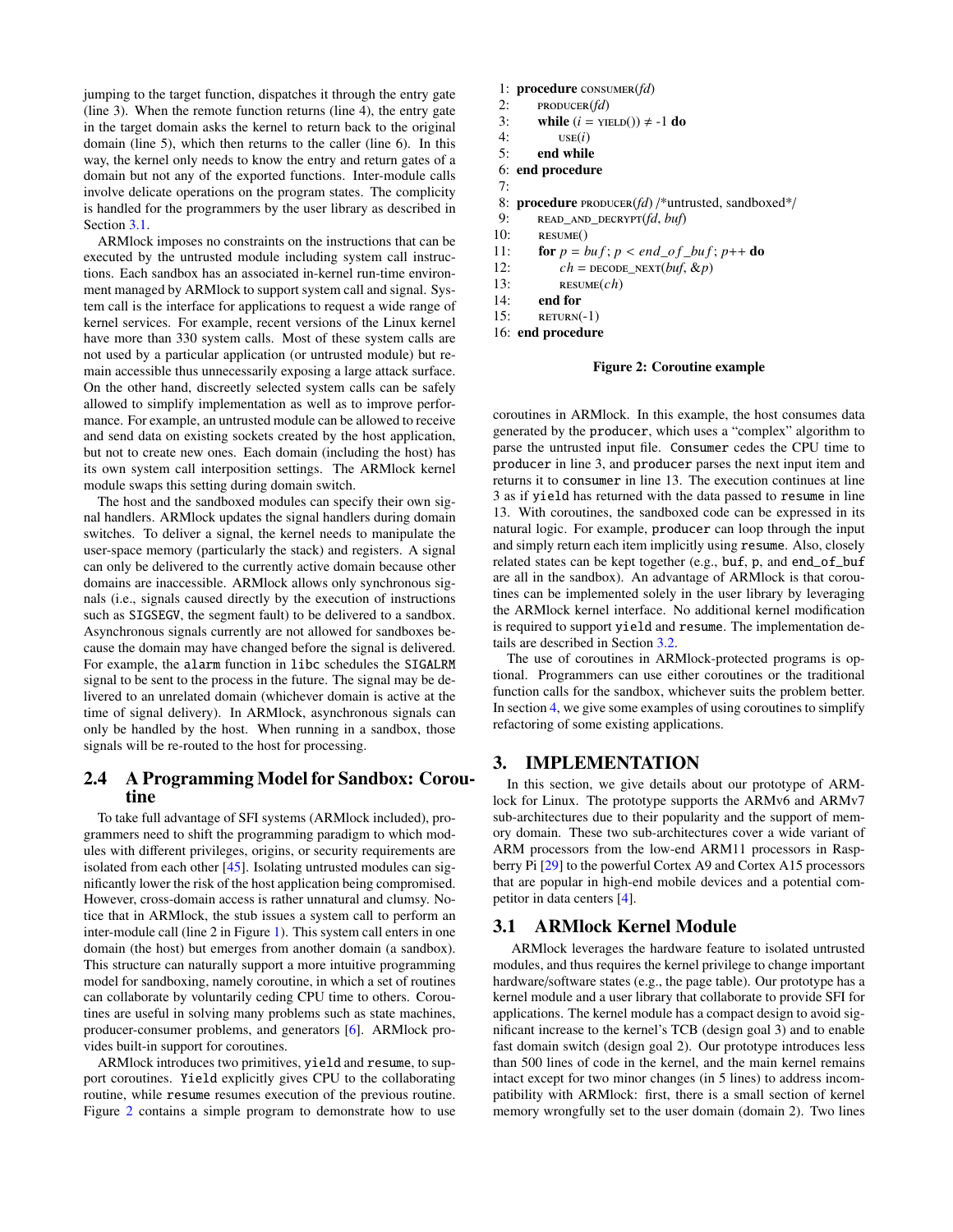are changed in the kernel memory configuration table (mem\_types in arch/arm/mm/mmu.c) to correct it. Second, the kernel considers every domain fault as a kernel exception and panics upon one (a reasonable design since no other components used memory domain before.) Three lines are added in arch/arm/mm/fsr-2level.c to deliver them to the application if they happen in the user mode.

ARMlock's kernel module is responsible for creating and switching domains. The host application can specify the settings for a fault domain, including the memory region and its domain ID, the address of the entry gate and the return gate, the initial stack (each domain has its own stack), as well as allowed system calls. Given those parameters, the kernel creates the sandbox by manipulating the host's page table. Specifically, it locates the first-level page table entries that map the memory of the sandbox, and sets their memory domain to the provided one. However, the main kernel is not aware of ARMlock. It might overwrite the domain ID when updating its page table, for example, to swap out and swap in pages. To address this problem, ARMlock registers a callback to the MMU notifier (change\_pte) so that ARMlock will be notified whenever those page table entries have been changed. ARMlock can then recover their domain IDs. The host application also needs to provide its own entry and return gate addresses to the kernel so the untrusted module can remotely call the host's functions. Once the sandbox has been set up, the host issues an ENABLE\_ARMlock command to the kernel that will prevent any further changes to the sandbox. That is, the sandbox cannot call the kernel to change itself.

The second responsibility of ARMlock's kernel module is to facilitate inter-module calls. To this end, it provides two commands, ARMlock\_CALL for inter-module calls, and ARMlock\_RET for intermodule returns. In both cases, ARMlock first modifies DACR to make the current domain inaccessible and the next domain accessible. It then updates the signal handlers and system call interposition. Finally, it manipulates the saved application states so that execution will continue at the next domain when the system call returns. Specifically, the kernel saves the user registers to the kernel stack (struct pt\_regs) when entering the kernel. These saved registers can be located by ARMlock. To switch domains, ARMlock overwrites the saved stack pointer (r13) and program counter (r15) with those of the next domain. When kernel returns from the system call, it restores the saved registers and returns to the userspace. The execution continues at the restored program counter with the restored stack, and transits to the next domain. From the application's point of view, those two system calls enter from one domain but emerge from the other domain (instead of the original domain as normal system calls do). This provides the necessary structure to support coroutines. Moreover, the other registers are not modified by ARMlock. They can be used to pass parameters for inter-module calls. It is important for the current domain to clear unused registers to prevent cross-domain information leakage.

ARMlock's kernel module only recognizes the entry and return gates of a domain. It does not need to know any of the exported functions. Particularly, the ARMlock\_CALL command always transits to the entry gate of the next domain, which further dispatches the execution to the target function. ARMlock\_RET always transits to the return gate of the caller domain, which subsequently returns to the original caller. As such, the kernel is oblivious of how function calls are dispatched or returned. The application needs to maintain adequate states for inter-module calls. For example, the caller could push the return address (in r14) to the stack and load the target function address in one of the registers. The details of inter-domain calls are handled by the user library and are mostly transparent to the programmers (Section [3.2\)](#page-5-0). The entry and the return gates are the only two entry points to a domain. This pro-



<span id="page-4-0"></span>Figure 3: ARMlock external function dispatch

vides an effective location to control the exported functions. For example, the host application can create a list of functions callable by a sandbox, and check that only these functions are called by the sandbox at the entry gate. On the other hand, there is no need to perform access control at the return gate because the return address is always saved on the caller domain's own stack and thus cannot be changed by other domains.

#### *3.1.1 Signal/Exception Handling*

Untrusted modules in ARMlock may cause exceptions such as the divided-by-zero fault and the illegal-instruction fault. Unlike many SFI systems, ARMlock allows exceptions (or synchronous signals) to be delivered to the sandbox. Each domain can assign its own set of signal handlers. When ARMlock changes domains, it also switches the signal handlers. To this end, ARMlock maintains a bitmap of interested signals for each domain. During domain switch, ARMlock restores their handlers to those of the next domain. Considering the fact that a signal is a relatively rare event for most applications, it could reduce the domain-switch latency if signal handlers are lazily updated, say, right before the signal is handled. However, this method is more intrusive and requires nontrivial modifications to the main kernel, an approach avoided by ARMlock in favor of easier deployment. In ARMlock, only synchronous signals can be delivered to the sandbox. Asynchronous signals are handled by the host itself. Nevertheless, an asynchronous signal might happen when the CPU is executing in the sandbox. To address that, ARMlock registers a signal handler for those events on behalf of the sandbox. The handler simply forwards the signal to the host by calling the host's handler.

The way a signal is handled in ARMlock is also worth mentioning. To deliver the signal to a thread, the kernel allocates a signal frame (struct sigframe) on the thread's user stack. Signal frame consists of the user registers (struct pt\_regs, used to resume the thread upon signal return) and a piece of the executable retcode. Retcode is responsible for cleaning up the signal frame and resuming the interrupted thread through a sigreturn system call (arch/arm/kernel/signal.c). Because signal handling is highly kernel-specific, the thread does not know how to clean up the signal frame by itself and should instead rely on retcode for this purpose. Retcode is usually synthesized by the kernel, either on the user stack or in the memory shared by the kernel and the user-space such as VDSO [\[42\]](#page-11-12). In either case, we need to make sure the synthesized code is executable by the sandbox. In our prototype, the Linux kernel actually does not use retcode on the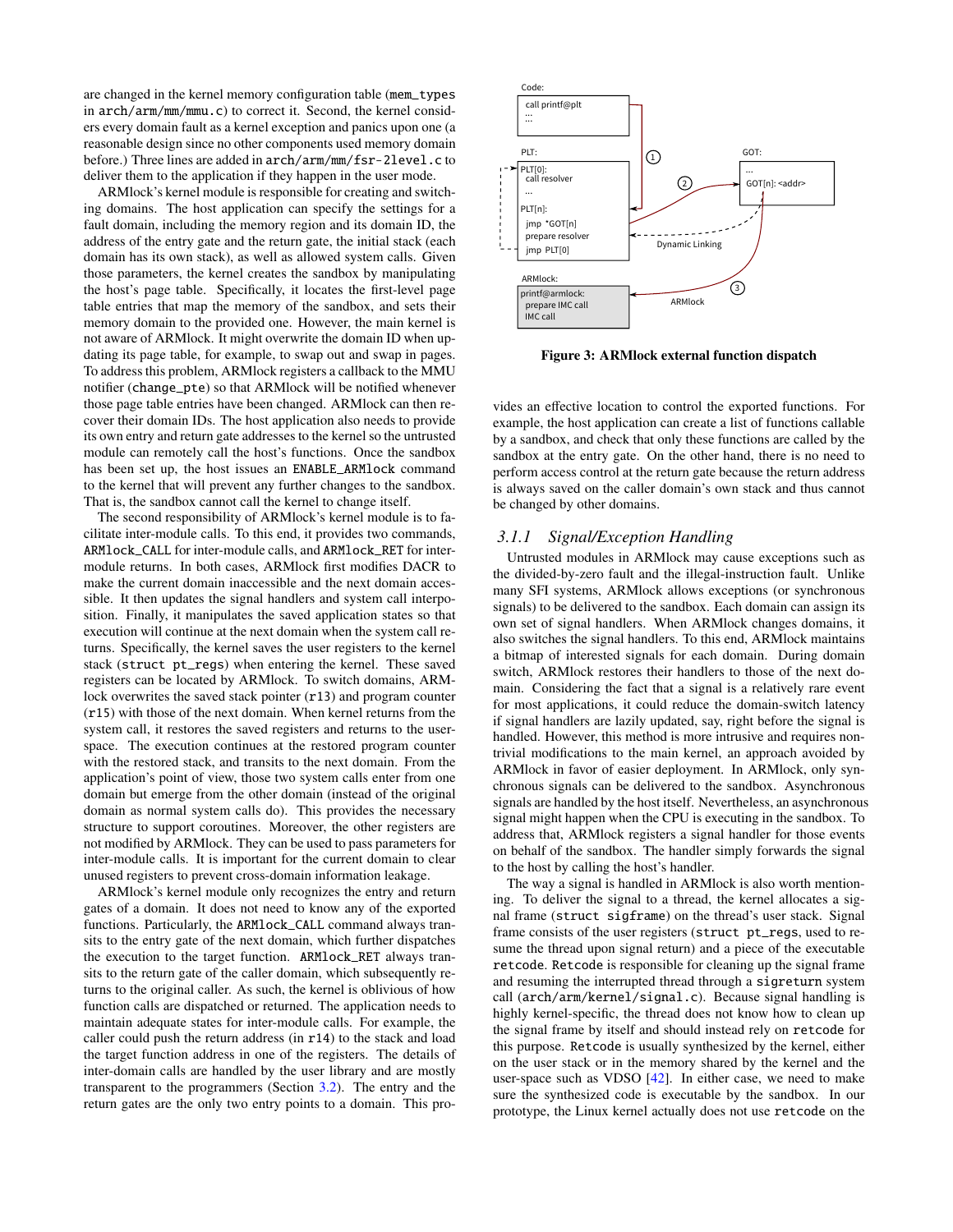

<span id="page-5-1"></span>Figure 4: ARMlock inter-module call

stack because the stack is non-executable (but retcode is created nevertheless). Instead, it uses a copy of retcode in the kernel (KERN\_SIGRETURN\_CODE). The kernel's memory has a domain ID of 0 with the access right of Client, thus its access right is determined by the page table. ARMlock sets the page table to make retcode executed by both the host and the sandbox. Finally, the kernel dispatches the signal by manipulating the saved user registers so that execution will continue at the signal handler and "return" to the correct retcode when the handler returns, similar to the way ARMlock switches domains.

#### *3.1.2 System Call Interposition*

An untrusted module in ARMlock can make its own system calls for convenience and performance. However, the kernel's system call interface is dangerously wide, and less-exercised system calls are often a source of kernel exploits. It is thus necessary to intercept and regulate system calls by the untrusted module. Our prototype relies on the Seccomp-BPF framework [\[32\]](#page-11-13) in the Linux kernel for system call interposition. Seccomp-BPF is an extension to Seccomp [\[31\]](#page-11-14) that was designed to securely run third-party applications by disallowing all system calls except for read and write of already-open files. Seccomp-BPF generalizes Seccomp by accepting a BPF program [\[22\]](#page-10-14) to filter system calls and their parameters. In ARMlock, the host can assign a Seccomp program for the sandbox. By default, it disallows all system calls except those for the ARMlock kernel module. However, the host can permit other system calls when necessary. ARMlock delegates the host to configure system call interposition for the sandbox. The host should exercise discretion in this task. Particularly, it should not permit any unnecessary system calls and pay close attention to the memory-related system calls such as mprotect, mmap, and brk. Currently, ARMlock does not support fork, exec and other related system calls inside a sandbox. A process can be forked by the host, followed by re-initialization of the sandbox. This limitation can be lifted should more intrusive changes to the base kernel were allowed.

At run-time, the kernel needs to change the Seccomp program during domain switch. In Linux, each task (struct task\_struct in sched.h) has its own program container (struct seccomp\_ filter). The container is organized into a tree structure. Specifically, there is a prev pointer in seccomp\_filter that points to the parent process's program. When a system call needs to be filtered, the kernel executes all the programs along this reverse linked list. In other words, a parent's program is inherited by the child processes. To interpose the sandbox's system calls, ARMlock creates a new seccomp\_filter structure for the sandbox (it also inherits the parent's program). When switching domains, ARMlock only needs to overwrite the task's program container with the pointer to this new container (current->seccomp.filter). Switching domains will not affect the program of the host's children because they inherit the host's program, not the sandbox's.

## <span id="page-5-0"></span>3.2 ARMlock Fault Domain

ARMlock has a kernel module and a user library. The kernel module is responsible for creating domains and facilitating intermodule calls, while the user library provides an easy-to-use programming interface for applications. In this rest of this section, we present details of the fault domain, particularly the user library.

In ARMlock, the untrusted module needs to be compiled as a position-independent shared library (e.g., ELF dynamic shared object (DSO) in Linux [\[7\]](#page-10-15)) so that it can be loaded at a proper location (1MB aligned). Each module maintains a list of imported and exported functions. This defines the interface between domains and only functions in this list can be called by other domains using inter-module calls. For each imported function, ARMlock synthesizes a stub to facilitate the inter-module call. ARMlock leverages the structure of position-independent shared libraries to seamlessly integrate those stubs into a domain. Specifically, the compiler creates a structure called PLT/GOT [\[26\]](#page-10-16) for each external function (e.g., printf) whose address has to be resolved at run-time by the loader and linker. As shown in Figure [3,](#page-4-0) PLT is a short sequence of code that represents printf in the DSO. Calls to printf will be directed to this PLT entry, which contains an indirect jump to the instruction address in its associated GOT entry. Initially, the GOT entry points back to the PLT to prepare and call the dynamic resolver. The first call to printf therefore will resolve the address of printf and update the GOT entry (line 1, 2, and dotted lines in Figure [3\)](#page-4-0). Subsequent calls will be directly dispatched to the actual function. ARMlock leverages PLT/GOT by eagerly calling the resolver to locate the external function, and replacing the GOT entry with the address of its stub (e.g., printf@armlock, line 3). Consequently, calls to external functions will be conveniently replaced by inter-module calls. In addition, if a call-back function is passed to a domain (e.g., a compar function to qsort, the quick sort function), a stub needs to be created in that domain to invoke the call-back function with inter-module call.

Figure [4](#page-5-1) shows the sequence of an inter-module call. ARMlock creates an entry gate and a return gate for each domain, and synthesizes a stub for every imported function. Calls to an imported function will be dispatched to its stub (line 1 in Figure [4\)](#page-5-1). The stub handles the low-level details of inter-module call. It saves the state of the current domain onto the stack and loads the parameters into the registers. Particularly, it stores the target function address into one of the registers (*r*12 in our prototype). It then makes a system call to the ARMlock kernel module (line 2). The kernel changes the active domain by updating the thread states such as DACR, saved registers, and signal handlers (Section [3.1\)](#page-3-1). It then sets the saved instruction pointer (*r*15) to the entry gate of the target domain. Therefore, execution will resume in the target domain when the system call returns (line 3). The entry gate first validates that the target function (in *r*12) is exported to the calling domain and calls it if the check is passed (line 4). Memory-based parameters need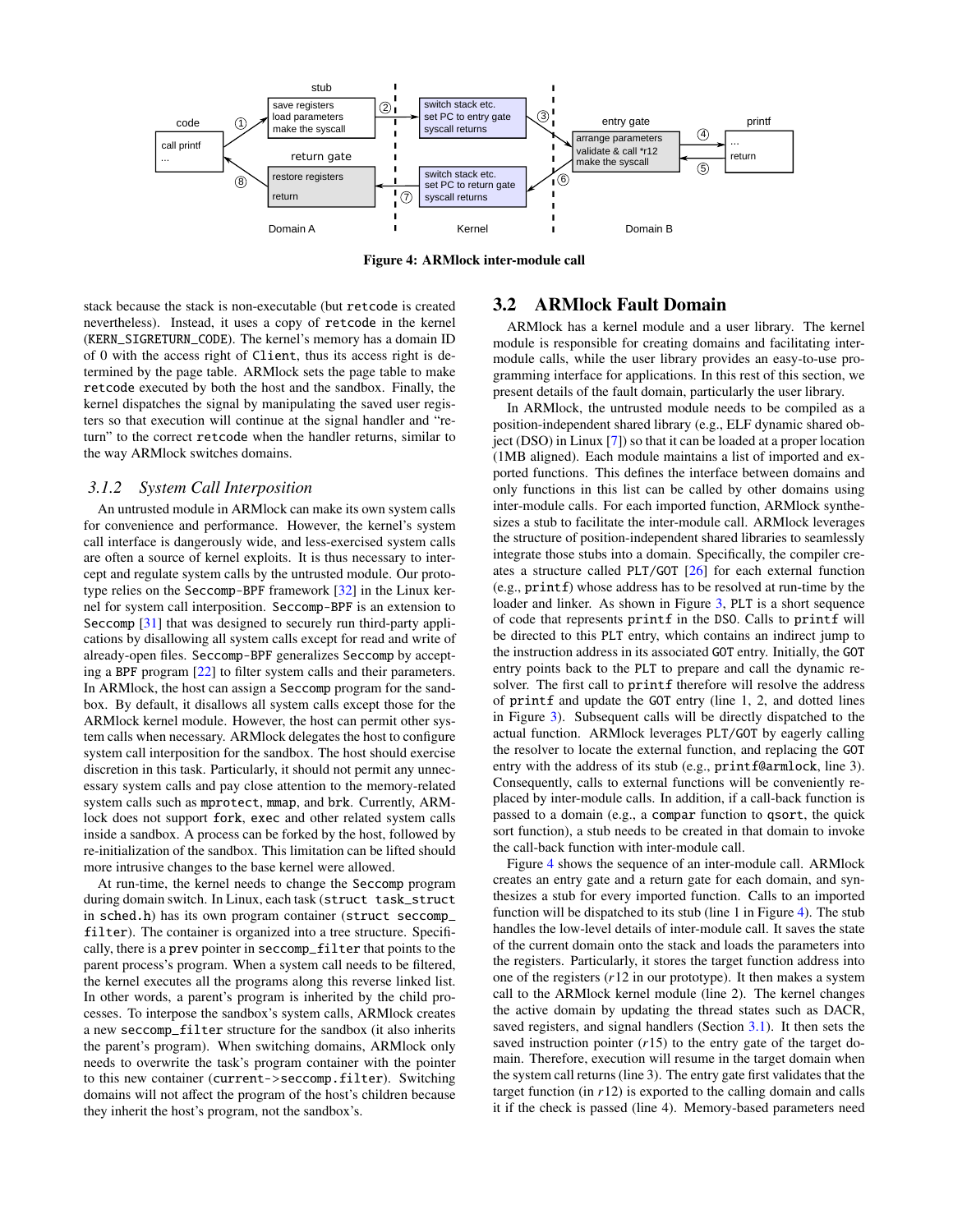to be copied over with the help of the kernel, if not shared. When the function returns (line 5), the entry gate makes another system call to the kernel (line 6) which "returns" to the return gate of the calling domain (line 7). The return gate subsequently restores the saved program states and returns to the original call site (line 8). Therefore, each inter-module call requires two system calls. As shown in our experiment, these system calls are very light-weight and close to a null system call (e.g., getpid).

ARMlock's user library encapsulates and hides the complicity of inter-module calls. The programmer only needs to provide a list of imported functions, from which the library will automatically generate the corresponding stubs. Even though we rely on PLT/GOT to place those stubs, there is no need to customize the compiler because it already supports PLT/GOT, a required structure for dynamic shared libraries. In our current prototype, the programmer needs to manually call some library functions to marshal/unmarshal memory-based parameters. This can be easily automated with the tools for remote procedure call [\[28\]](#page-11-1).

In Section [2.4,](#page-3-3) we re-introduced the coroutine programming paradigm to support sandboxes. Coroutines can be straight-forwardly implemented in ARMlock using return gates: yield and resume save the registers of the current domain on the stack, and then issue an ARMlock\_RET system call to jump to the target domain's return gate. The return gate restores the registers of the target domain and resumes its execution. For example, in Figure [2,](#page-3-2) consumer first calls producer to initialize it (line 2). After initialization (line 9), producer calls resume to save its states to the stack and return to consumer (line 10). When consumer later yields to producer asking for more data (line 3), the return gate of producer will restore previously saved registers and resume execution at line 11.

Compiler optimization may also complicate the implementation (and debugging) of sandboxes. Particularly, modern compilers support intrinsic functions, also called builtins, that are implemented by the compiler and available for use (implicitly) by the user program. Note that some intrinsic functions are not inlined in the code, and could be located in different domains from the code that invokes them. For example, gcc provides built-in functions for division on the ARM platform if the processor does not have native division instructions. The compiler may also silently replace some instruction sequences with a built-in function during optimization (e.g., the memset intrinsic). However, only a single copy of built-in functions will be loaded and linked into a process. When an intrinsic function is called in a sandbox, it will lead to a domain fault because the function lies in the host domain. To address that, we need to load and link to a copy of built-in functions in each domain or provide our own equivalent implementation.

# <span id="page-6-0"></span>4. EVALUATION

In this section, we first systematically analyze the security guarantee provided by ARMlock to demonstrate its effectiveness, and then evaluate the performance overhead incurred by ARMlock.

## <span id="page-6-2"></span>4.1 Security Analysis

Similar to other SFI systems, we assume a threat model where the kernel, including the ARMlock kernel module, is trusted and the host application is benign but may contain exploitable vulnerabilities. The host needs to safely execute some untrusted modules such as benign code that handles untrusted inputs or code of a questionable origin. Therefore, the code in the sandbox could have been compromised and is potentially malicious. The goal of ARMlock is to securely and efficiently isolate the untrusted module from the



<span id="page-6-1"></span>Figure 5: Threat model of ARMlock

protected application. We will use this figure to illustrate the attacks against ARMlock and the defenses built into our system.

Direct memory access: since the sandbox is a part of the host's address space, an attacker may try to directly access the host memory (#1 in Figure [5\)](#page-6-1). This attempt will be intercepted by the CPU as a *domain fault* because ARMlock sets the host's memory inaccessible when running inside the sandbox. The kernel delivers the exception to the handler of the sandbox. ARMlock registers a handler for the sandbox that forwards domain fault and other selected signals to the host. This might be disrupted by the untrusted module since we assume it can compromise everything inside the sandbox (it is feasible to secure the handler using techniques similar to the Chrome sandbox for Linux [\[12\]](#page-10-17). We choose to have a simpler attack model.) Even so, the attempt to access the host memory will be foiled. Some kernel memory may also be accessible to the untrusted module such as VDSO [\[42\]](#page-11-12) used by Linux to speed up some system calls. This will not pose a new threat to the kernel because the kernel always assumes applications are untrusted and protects itself from them.

host consider the proposition of between the proposition between the interaction between the interaction between the interaction between the interaction between the interaction between the interaction between the interact Inter-domain communication: the attacker may also target the inter-domain communication, including inter-module calls, crossdomain memory copy, and shared memory (#2 in Figure [5\)](#page-6-1). First, the attacker may try to call a dangerous function in the host (e.g., system() in libc) or pass malicious parameters to an exported function. ARMlock maintains a list of the exported functions that is checked against by the entry gate. As such, only these functions may be called by the untrusted code. They should always treat parameters from the sandbox as malicious and carefully sanitize them. The host risks being compromised should some security checks be neglected. To mitigate this threat, the programmer could refine the exported functions for a narrower attack surface, and provide defense-in-depth by interposing the host's syscalls [\[32\]](#page-11-13) or using a capability-based system [\[45\]](#page-11-11). The return gate in the host cannot be misused by the attacker to manipulate control flows because the return address is saved on the host's stack and thus cannot be changed by other domains. The return value, if used, should also be sanitized.

Cross-domain memory copy requires the assistance of the ARM-lock kernel module. The host passes an unforgeable token [\[11\]](#page-10-12) to the kernel and only then the sandbox can issue a memory copy command. Therefore, the source domain has full control over the cross-domain memory copy. During memory copy, there is a short window of time in which both the host and the sandbox are accessible. However, there is no race condition that would allow the attacker to access the host memory: DACR (domain access control register) is saved and restored during the context switch in the thread control blocks. If another thread is scheduled to interrupt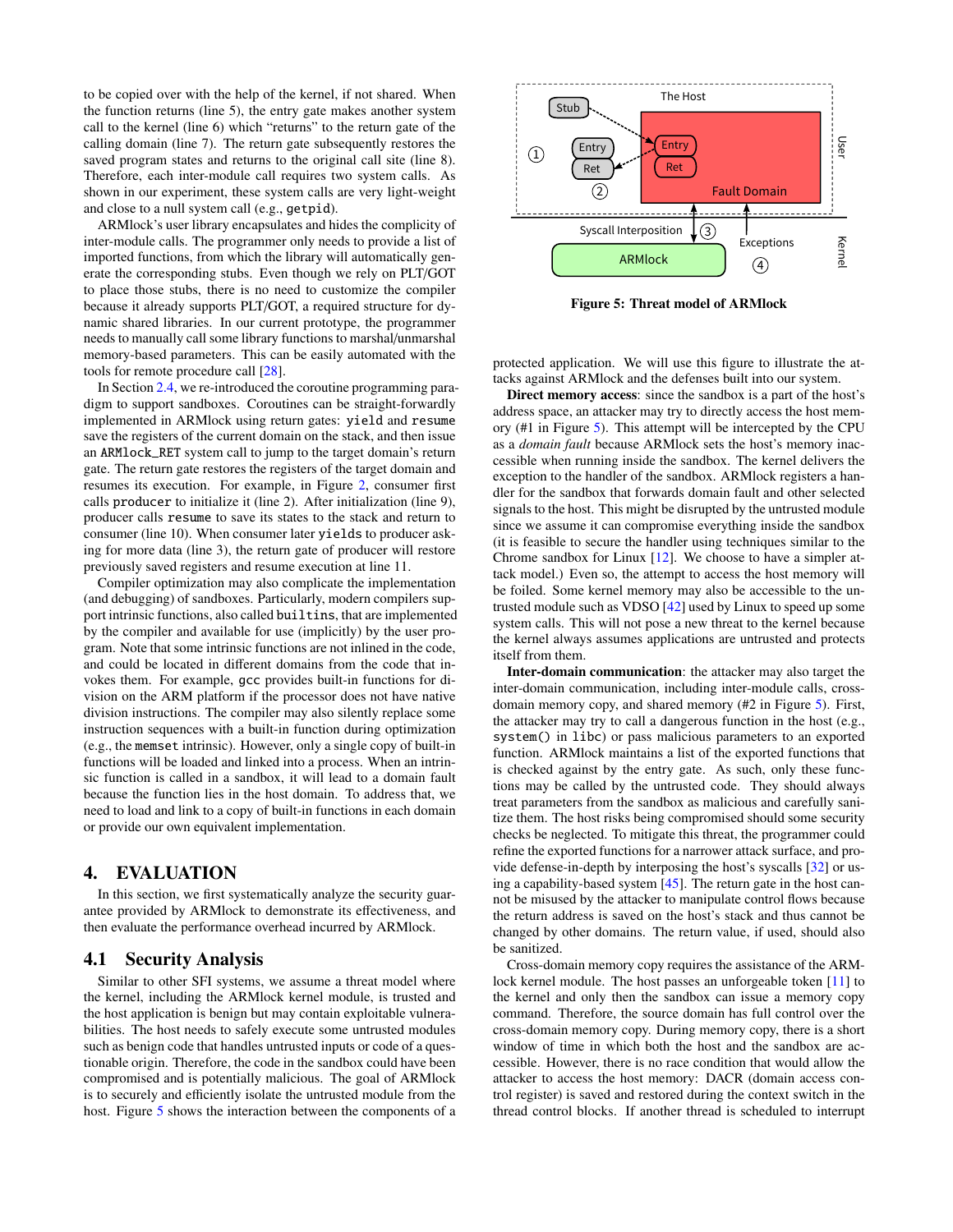| <b>I</b> tem   | Configuration              |
|----------------|----------------------------|
| <b>CPU</b>     | ARM1176JZF-S 700 MHz       |
| Memory         | 512MB                      |
| OS.            | Raspbian (based on Debian) |
| Kernel         | Linux 3.6.11               |
| <b>LMbench</b> | version 2                  |
| nbench         | version 2.2.3              |

<span id="page-7-0"></span>Table 2: Configuration of the experiments

the memory copy, DACR will be restored to its value, rendering the host memory inaccessible. Moreover, each CPU core has its own independent DACR. A thread running simultaneously on another CPU core cannot access the host memory unless that core's DACR legitimately allows it.

The host and the sandbox may also use shared memory to communicate. This may be exploited by the attacker, say, through race conditions. For example, the attacker may modify the shared memory when it is being accessed by the host if the host is multithreaded. To mitigate it, the host should copy data from the shared memory before processing it. If large blocks of memory are frequently exchanged, ARMlock can be extended to support swapping the ownership of the shared memory so that only one domain can access it at a time.

System call interposition and exceptions: ARMlock imposes no limitations on the instructions of the sandboxed code. It can issue system calls or cause exceptions (#3 and #4 in Figure [5\)](#page-6-1). A wide open system call interface is detrimental for security because many system calls are less exercised and have a higher chance to contain vulnerabilities. In ARMlock, the host defines the allowed system calls and their parameters for an untrusted module. Similar to a firewall policy, the host should by default deny all system calls and only allow necessary ones. For example, our porting of tcpdump puts its protocol parsers in the sandbox and gives them access to the open socket. The parsers can read that socket but cannot create new ones. This minimalist policy helps to avoid many pitfalls in the system call interposition for whole applications [\[10\]](#page-10-18). Moreover, exceptions can be delivered to the sandbox. ARMlock leverages the existing signal delivery system in the kernel, one of the most mature features in the kernel. As mentioned earlier, the forwarding of selected signals to the host may be disrupted by the untrusted code, a denial-of-service threat. However, such behavior can be easily detected by ARMlock, for example, by maintaining a counter of domain faults in the kernel and the host and comparing them for differences.

Case studies: to demonstrate the effectiveness of ARMlock, we examine vulnerabilities in some popular programs and show how ARMlock can help to confine damages. The first program we examined is gzip. A recent version of gzip (1.2.4) contains a buffer overflow vulnerability that can be triggered when an input file name is longer than  $1,020$  bytes  $[13]$ . This bug may be exploited remotely if gzip is running by a server such as the Apache web server. To confine this vulnerability, we use ARMlock to isolate the functions that handle the untrusted command line input (in getopt.c). Even though the bug can still be exploited, the damage is confined to the sandbox and cannot spread to the host application or the whole system. Functions like getopt can be easily converted to coroutines because they closely follow the producer/consumer model. Moreover, gzip contains several algorithms to compress/decompress untrusted data. They should also be isolated.

The second program (library) we examined is libpng, the official PNG reference library [\[18\]](#page-10-20). Despite having been "extensively tested for over 18 years", new security vulnerabilities are still being discovered in the library with 27 CVE reports (the most recent one was reported in 2012). We can use ARMlock to sandbox the library together with the zlib it depends on. However, this will lead to many inter-module calls because libpng has a fairly fine-grained interface. To address that, we provide a simple wrapper function around libpng with a higher level interface (e.g., decode this png file into the buffer we provided), and sandbox libpng along with the wrapper. Moreover, libpng uses setjmp/longjmp to handle errors, a feature that can naturally be supported by ARMlock without any special handling.

The last program we examined is *tcpdump* [\[40\]](#page-11-7). The current version of tcpdump contains 124 protocol parsers. Vulnerabilities have been reported for multiple protocol parsers in tcpdump such as BGP, GRE and LDP. These parsers can be easily isolated in ARMlock and prevented from compromising the host.

## 4.2 Performance Evaluation

The performance of ARMlock can be characterized by the domain switch latency and the execution speed of code in the sandbox. Normally, the host and its untrusted modules are tightly coupled and have close interactions that require inter-domain communications. It is therefore critical for ARMlock to keep the domain switch latency as low as possible. Because each inter-module call requires two system calls to ARMlock's kernel module, this latency is bounded by twice the time of a *null* system call (e.g., getpid). Moreover, it is ideal for instructions running inside a sandbox to execute as fast as those outside the sandbox. There is a trade-off between the domain switch latency and the execution speed of the sandboxed code in the design of SFI systems. For example, SFI systems that rely on binary rewriting may have lower domain switch latency but constantly suffer from the performance overhead when running inside the sandbox. The way a program is organized can also affect its performance. Domain switch has a (mostly) constant latency, it is beneficial to structure the program so that the frequency of domain switches is minimized, for example, by defining the interface at a higher semantic level. Our performance evaluation accordingly consists of two sets of experiments: micro-benchmarks that measure the domain switch latency, and macro-benchmarks that test the performance of sandboxed programs. Our experiments are based on Raspberry Pi, a popular and affordable single board computer. It has a low-end ARMv6 processor and 512MB memory [\[29\]](#page-11-6). Table [2](#page-7-0) lists the configuration of our experiment environment.

To measure the domain switch latency, we implemented a simple inc function in the sandbox which returns its parameter increased by one. We call this function from the host for 10 million times and measure the elapsed time with the clock libc function. The result shows that even on this relatively low performance ARM processor, ARMlock can perform 903,342 inter-module calls every second. That is, each inter-module call takes about  $1.1\mu s$ . Therefore, each ARMlock system call takes about 0.55µ*<sup>s</sup>* because every inter-module call consists of two domain switches (thus two system calls). To compare it with common system calls, we also measured the latency of  $\gcd^3$  $\gcd^3$  and several other system calls of the original Linux kernel with LMbench [\[19\]](#page-10-21). Figure [6](#page-8-1) shows the latency of these system calls relative to getpid (in log scale). In particular, an inter-module call in ARMlock takes about 2.6 times of getpid or the null system call in LMbench.

Our second set of experiments measures the performance overhead for instructions running inside the sandbox. Specifically, we

<span id="page-7-1"></span> $3$ We use syscall (\_NR\_getpid) to make sure the kernel is entered to avoid the impact of VDSO [\[42\]](#page-11-12).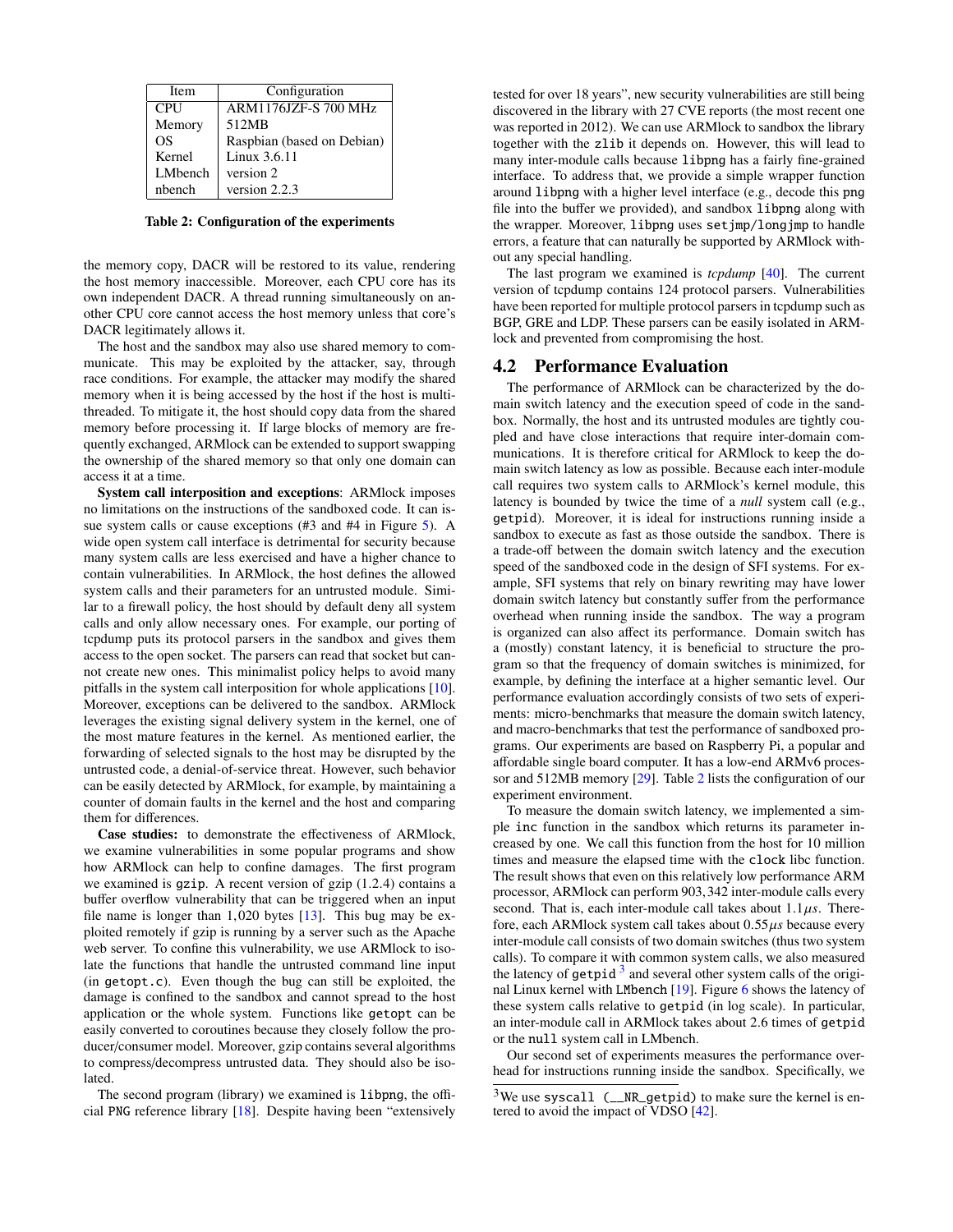

<span id="page-8-1"></span>Figure 6: ARMlock domain switch latency relative to that of getpid

run nbench  $[24]$  – a computation-intensive benchmark of CPU, FPU, and memory system – both inside the sandbox and natively, and then compared their relative performance. The result is shown in Figure [7](#page-8-2) (marked as internal). It is clear that in ARMlock instructions running inside the sandbox is as fast as outside the sandbox. Notice that this experiment represents the ideal scenario for ARMlock because the sandboxed code is almost self-contained and thus cross-domain communication is not frequent. To further measure the performance under frequent inter-module calls, we modify two benchmarks in nbench, Fourier and Neural Net, to use floating-point functions in the host. Both benchmarks rely heavily on floating-point functions such as pow, sin, and cos. This setting represents almost a worst-case scenario for ARMlock because of the frequent inter-module calls. In both cases, the performance drops to about 62% of the native nbench. Moving those floating point functions back into the sandbox makes the performance almost the same as the native nbench. In general, it will benefit performance (sometimes significantly) to move closely related functions into the sandbox together. This observation also applies to the three programs in our case studies (Section [4.1\)](#page-6-2). None of them exhibited more than 1% performance overhead. For example, our modified tcpdump reads packets from an open socket and parses them in the sandbox. It has virtually no overhead.

#### <span id="page-8-0"></span>5. DISCUSSION

In this section, we discuss issues related to ARMlock and software fault isolation in general. We also suggest possible future work for ARMlock.

Architecture support for fault isolation: ARMlock is a hardwarebased fault isolation for the ARM architecture. It leverages the memory domain feature in ARM to confine memory access. The memory domain feature has clear advantage in implementing SFI over previous hardware features, namely segmentation [\[9,](#page-10-2) [46\]](#page-11-3) and paging [\[36,](#page-11-15) [39\]](#page-11-16). With segmentation, an application can create multiple segments that each specifies the valid base and length of a memory region. It can further use an instruction prefix to specify which data or code segment the instruction refers to. This creates a number of issues. Particularly, the untrusted code needs to be instrumented to prevent it from changing segments and/or jumping over the segment override prefix to refer to the unintended segment. Self-modifying code and dynamically-loaded code are also challenging to support: the system needs to have the capability to instrument code at run-time. Meanwhile, page-table based sandboxes suffer from high domain switch overhead because TLB and cache may be affected. Likely, it could not support applications that require frequent inter-module calls well. In contrast, memory domain in ARM fits better than segmentation and paging. Specifi-



<span id="page-8-2"></span>Figure 7: Relative performance of nbench in ARMlock

cally, it assigns to each top-level page table a domain ID, an index into the domain access control register (DACR). This can be efficiently integrated into the processor implementation: each TLB entry can be extended to include a domain ID field. When there is a memory access, the processor uses the domain ID to retrieve the access right from DACR. This can be handled in parallel to the memory access. Although memory domain is not available on x86, we speculate that recent x86 CPUs could be extended to support it with some minor modifications. Intel introduced a feature called page attribute table (PAT) in Pentium III to allow the kernel to specify cacheability of virtual memory [\[15\]](#page-10-23). PAT has a similar structure as memory domain in ARM: a special register (IA32\_PAT MSR) contains eight page attribute fields to specify a memory type such as uncacheable, write-combined, write-through, write-back, reserved, etc. A page table entry has three bits (the PAT, PCD, and PWT bits) that index into this register to determine the cacheability of its mapped memory. However, attempting to write the reserved memory type into the IA32\_PAT register will trigger a generalprotection fault [\[15\]](#page-10-23). To enable the memory domain like support, we need to allow reserved to be written into IA32\_PAT and delay the fault until the memory of this type is accessed. After this change, we could use a similar design to implement ARMlock on the x86 architecture.

Software support for fault isolation: Hardware assisted fault isolation often requires software support at both the kernel and the user levels. ARMlock's kernel module is more or less an afterthought "patch" to the existing kernel in favor of compatibility. A cleaner design could introduce domains into the kernel's process management. A domain is a group of resources (similar to the name space in Linux but at a lower level). Each domain should have its own memory, system call table, open file table, signal delivery etc. A master and slave relation can also be established among domains. A master domain can control a slave domain's resource allocation and override its system call table. The kernel may also provide a hook for SFI to customize domain switch. Without doubt, this cleaner design requires more intrusive and extensive changes to the kernel and may not be practical.

A SFI system should facilitate the adoption of its programming paradigm. ARMlock leverages the PLT/GOT structure to shield the programmer from the details of inter-module calls. Inevitably, the programmer still needs to refactor the application into domains, or compartments [\[45\]](#page-11-11). This task can be aided with software development tools to suggest source code partitioning and wrap remote calls in RPC. Moreover, the system should provide common libraries ported to the sandbox. Domain switch is a waste of CPU time because it does not perform useful computation. Porting these libraries to the sandbox may significantly reduce the overhead (Section [4\)](#page-6-0). Projects such as NaCl have ported many libraries to their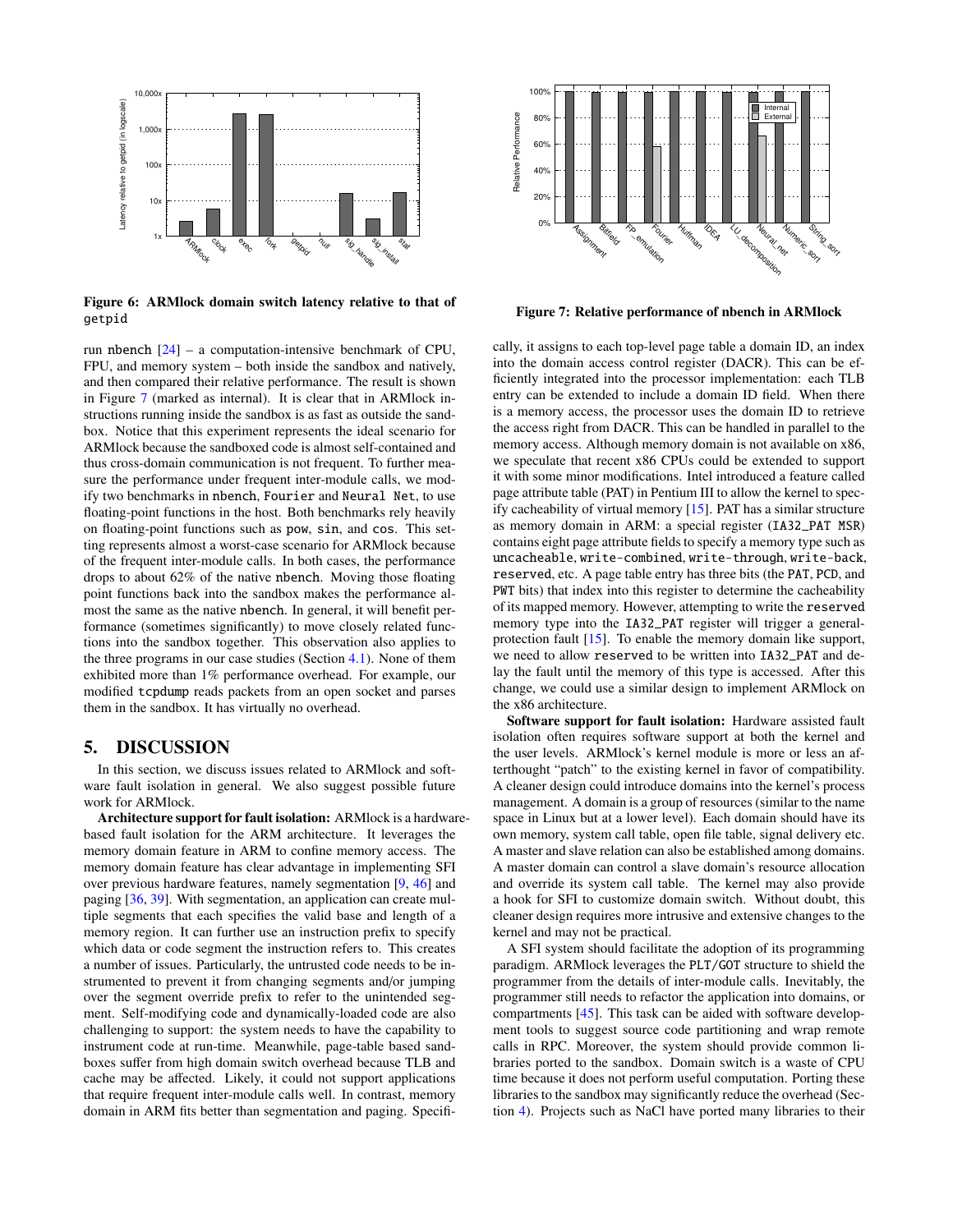sandbox and may be reused by other SFI systems. In addition, the dynamic loader and linker could be made SFI-aware so that the binary of these libraries can be shared by all the sandboxes in the system to reduce the memory footprint.

Many sub-architectures of ARM: unlike the stable x86 architecture, the ARM architecture has a large number of slightly incompatible sub-architectures each with different features, power consumption, and performance. Some of them might not support memory domain required by ARMlock. Moreover, the ARM architecture has two profiles. Profile A targets full-fledged applications with virtual memory support; profile M is designed for low-performance and lower-power embedded devices which do not need paging. In addition, recent extensions in high-end ARM processors add a new page table format, i.e., the long format. This format removes the memory domain support despite the fact that there are enough unused bits to accommodate a domain ID. However, these processors are backward compatible with ARMlock because memory domain is still supported by the short page-table format. In the case that the short format is also deprecated, ARMlock can switch to page table based isolation. Even though ARMlock is not completely future proof for high-end ARM processors, it will remain useful and functional for low-to-medium-end processors, for example, to run untrusted plugins in smart devices (e.g., smart watch) or Internet of Things.

Kernel-level Sandbox: ARMlock is a user-level sandbox. It relies on memory domain for isolation. Memory domain is also available in the kernel space. It requires the following changes for ARMlock to become a kernel-level sandbox. *First*, the code running in the sandbox, even though confined, still has the kernellevel privilege. It is thus imperative to control the instructions of untrusted modules. For example, they should not be allowed to change DACR or even disable paging. This consequently will limit the support of self-modifying code or JIT (those features probably are not as useful for a kernel-level sandbox anyway). We can design a verifier to prove that a binary is safe to run in the kernel sandbox [\[46\]](#page-11-3). Second, the domain switch mechanism needs to be changed as well. ARMlock depends on the kernel to switch domains. The kernel is always accessible in ARMlock. This is not the case for a kernel-level sandbox since only part of the kernel is accessible at any time. We need to design a software-based domain switch mechanism, potentially with the help of some form of control-flow integrity [\[44,](#page-11-17) [46\]](#page-11-3). Third, the interrupt handling has to be adapted so that interrupt handlers are accessible in both the main kernel and the sandbox. In addition, the verifier should be applied to those handlers to prevent them from being misused. Interrupts happened in the sandbox are rerouted to the main kernel for processing.

Close-sourced OS support: our prototype targets Linux, arguably the most popular OS for the ARM processors. However, the design of ARMlock is neutral to the underlying OS. Particularly, it might be possible to adapt ARMlock to the Windows RT operating system. Close-sourced OSes pose extra challenges: although ARMlock can be implemented as a loadable kernel module or device driver, there might exist incompatibility in the main kernel such as the exception handling that we adjusted for Linux. To address this, the kernel could be dynamically patched to resolve the incompatibility. Different releases of the kernel may require different patches, leading to higher maintenance efforts.

## <span id="page-9-0"></span>6. RELATED WORK

SFI is designed to isolate untrusted modules in dedicated sandboxes to prevent them from accessing other domains' memory and escaping from the confinement. To this end, SFI systems often statically or dynamically rewrite the untrusted code to insert inline reference monitors to control the memory accessible. However, because memory reads are usually far more frequent than writes, some of these systems check only memory writes, rendering them unsuitable for applications such as untrusted native browser plugins (e.g., the attacker could search the browser memory for bank accounts.) The initial SFI system [\[43\]](#page-11-0) and PittSFIeld [\[21\]](#page-10-4) reserve dedicated register(s) for the generated inline monitors. This approach has its limitation on the 32-bit x86 architecture due to its very limited number of general registers. In contrast, NaCl for x86 [\[46\]](#page-11-3) and VX32 [\[9\]](#page-10-2) leverage the hardware segmentation of x86 to confine memory accesses (segmentation has mostly been removed from the 64-bit x86 architecture.) ARM does not have the similar segmentation support. ARMlock instead leverages the memory domain feature to sandbox both memory read and write. Binary rewriting based SFI inserts inline reference monitors to confine memory accesses. It is important to prevent these monitors from being bypassed by the untrusted code. This requires some level of control flow integrity [\[2\]](#page-10-8) so that the untrusted code cannot jump over the monitor to execute unconfined memory access instructions. To this end, PittSFIeld and NaCl [\[33,](#page-11-2) [46\]](#page-11-3) implement a chunk-based (coarse-grained) control flow integrity. A chunk contains the monitor and its related memory access instructions. Control transfer instructions can only target the beginning of a code chunk. As such, those monitors cannot be bypassed. VX32 is based on the dynamic binary translation and has a different strategy: it intercepts the real jump target at run-time and forbid any attempt to bypass the monitors. ARMlock does not need to ensure control flow integrity of the sandboxed code because the processor guarantees that it cannot access memory outside its domain. In fact, ARMlock imposes no constraints on the untrusted module. For example, the module can use self-modifying code or just-in-time compiling if necessary.

ARMor [\[49\]](#page-11-5) and NaCl for ARM [\[33\]](#page-11-2) are two closely-related systems. ARMor is a recent system to provide SFI for ARM applications. It leverages Diablo [\[27\]](#page-11-18), a link time binary rewriting framework, to insert inline monitors into the untrusted binary. A monitor needs to be inserted for each memory access and control transfer instruction. It thus has a high performance overhead (almost 2x slow-down for computation-intensive tasks). Even though its performance could be optimized [\[48\]](#page-11-19), ARMlock has much smaller performance overhead, particularly for the sandboxed code. NaCl for ARM [\[33\]](#page-11-2) uses a customized compiler to mask out high bits of memory addresses and jump targets so that the accessible memory is limited to the lower 1GB. This limits the application of NaCl for ARM to a single sandbox with a fixed address space. Our system does not have such limitation and can also support advanced features such as JIT. Another closely related system is TLR [\[30\]](#page-11-20), which leverages ARM TrustZone to build a trusted language runtime for mobile applications. TLR can significantly reduce the TCB of an open-source .NET implementation. Compared to TLR, ARMlock is a generic SFI system based on the light-weight memory domain support in ARM. Moreover, TrustZone provides a secure world in addition to a normal world. It's a better fit to isolate different applications (as demonstrated in the TLR system [\[30\]](#page-11-20)) or OSes than to isolate modules in an application. For example, it might be difficult for TrustZone to support signals.

Since its introduction  $[43]$ , SFI has been adopted by many systems for different purposes. Robusta [\[37\]](#page-11-21) uses SFI to isolate native code of the Java virtual machine so that vulnerabilities in the native code cannot compromise the Java VM or the system. Program Shepherding [\[17\]](#page-10-24) relies on dynamic binary translation to monitor control flow transfers at run-time and enforce security policies.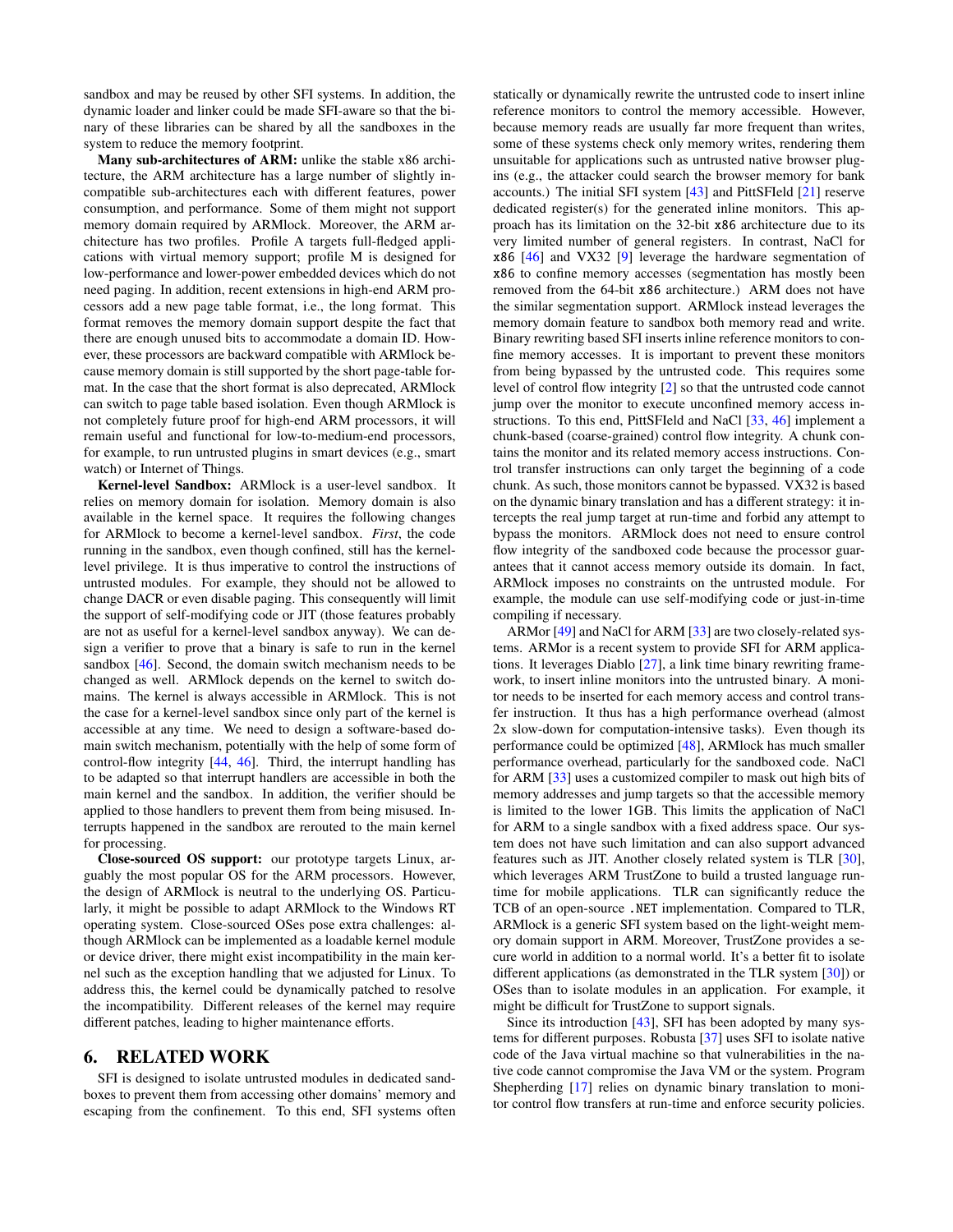There is also a long stream of research to use SFI or similar technologies to secure device drivers. For example, VINO [\[34\]](#page-11-22), SFI-Minix [\[14\]](#page-10-25), BGI [\[5\]](#page-10-26), XFI [\[8\]](#page-10-1) and LXFI [\[20\]](#page-10-3) leverage SFI to isolate kernel extensions (or device drivers) from the main kernel. ARMlock is a fault isolation system for user-space applications. Currently, it cannot be used to isolate kernel mode code yet. We leave it as a future work to extend our system for this purpose.

At last, ARMlock leverages a feature in the page table to split the address space into several domains. Page table has often been used for security purposes. For example, Nooks [\[39\]](#page-11-16) maintains a copy of kernel page table for device drivers which only grants read access to the kernel memory so that misbehaving device drivers cannot directly change kernel data. SIM [\[36\]](#page-11-15) protects the active in-VM monitor from the untrusted kernel in a separated address space enforced by the hypervisor. HyperLock [\[44\]](#page-11-17) is a system that isolates the KVM hypervisor from the host kernel. It allocates a separate page table for KVM that can only be changed by KVM via explicit requests. A compromised KVM thus cannot modify the host OS memory or corrupt the whole system. ARMlock does not use separate page tables for untrusted modules. It instead relies on a more efficient hardware feature.

## <span id="page-10-9"></span>7. SUMMARY

In this paper, we have presented the design and implementation of ARMlock, a hardware-based fault isolation system for the ARM architecture. ARMlock uniquely leverages the memory domain feature in the commodity ARM processors to create multiple sandboxes for untrusted modules. We have implemented a prototype of ARMlock on Linux for the ARMv6 and ARMv7 sub-architectures. Our evaluation shows that the isolation provided by ARMlock is strong and efficient. For example, ARMlock can effectively isolate both memory write and memory read, and code running inside a sandbox executes as fast as that outside it. Moreover, ARMlock supports advanced features that many other SFI systems cannot or have difficult to support, such as self-modifying code, just-in-time compiling, and exception delivery.

Acknowledgements We would like to thank the anonymous reviewers for their comments that greatly helped to improve the presentation of this paper. This work was supported in part by the First Year Assistant Professor award of Florida State University. The first author of this paper was partially supported by the National Science Foundation of China under Grant No.61340031. Any opinions, findings, and conclusions or recommendations expressed in this material are those of the authors and do not necessarily reflect the views of the FSU and NSFC.

#### 8. REFERENCES

- <span id="page-10-11"></span>[1] Domain Access Control Register. [http://infocenter.arm.com/help/index.jsp?](http://infocenter.arm.com/help/index.jsp?topic=/com.arm.doc.ddi0434b/CIHBCBFE.html) [topic=/com.arm.doc.ddi0434b/CIHBCBFE.html](http://infocenter.arm.com/help/index.jsp?topic=/com.arm.doc.ddi0434b/CIHBCBFE.html).
- <span id="page-10-8"></span>[2] M. Abadi, M. Budiu, U. Erlingsson, and J. Ligatti. Control-Flow Integrity: Principles, Implementations, and Applications. In *Proceedings of the 12th ACM Conference on Computer and Communications Security*, November 2005.
- <span id="page-10-6"></span>[3] Update from the CEO. [http://googleblog.blogspot.](http://googleblog.blogspot.co.uk/2013/03/update-from-ceo.html) [co.uk/2013/03/update-from-ceo.html](http://googleblog.blogspot.co.uk/2013/03/update-from-ceo.html).
- <span id="page-10-7"></span>[4] Calxeda. <http://www.calxeda.com/>.
- <span id="page-10-26"></span>[5] M. Castro, M. Costa, J.-P. Martin, M. Peinado, P. Akritidis, A. Donnelly, P. Barham, and R. Black. Fast Byte-Granularity Software Fault Isolation. In *Proceedings of the 22nd ACM Symposium on Operating Systems Principles*, 2009.
- <span id="page-10-13"></span>[6] M. E. Conway. Design of a Separable Transition-Diagram Compiler. In *Communications of the ACM*, 1963.
- <span id="page-10-15"></span>[7] Linux Foundation Referenced Specification. <http://refspecs.linuxbase.org/>.
- <span id="page-10-1"></span>[8] U. Erlingsson, S. Valley, M. Abadi, M. Vrable, M. Budiu, and G. C. Necula. XFI: Software Guards for System Address Spaces. In *Proceedings of the 7th USENIX Symposium on Operating Systems Design and Implementation*, November 2006.
- <span id="page-10-2"></span>[9] B. Ford and R. Cox. Vx32: Lightweight User-level Sandboxing on the x86. In *Proceedings of 2008 USENIX Annual Technical Conference*, June 2008.
- <span id="page-10-18"></span>[10] T. Garfinkel. Traps and Pitfalls: Practical Problems in System Call Interposition Based Security Tools. In *Proceedings of the 20th Annual Network and Distributed Systems Security Symposium*, February 2003.
- <span id="page-10-12"></span>[11] W. K. Giloi and P. Behr. An IPC Protocol and its Hardware Realization for a High-speed Distributed Multicomputer System. In *Proceedings of the 8th annual symposium on Computer Architecture*, 1981.
- <span id="page-10-17"></span>[12] Linux and Chrome OS Sandboxing. [https://code.](https://code.google.com/p/chromium/wiki/LinuxSandboxing) [google.com/p/chromium/wiki/LinuxSandboxing](https://code.google.com/p/chromium/wiki/LinuxSandboxing).
- <span id="page-10-19"></span>[13] gzip. The gzip home page. <http://www.gzip.org/>.
- <span id="page-10-25"></span>[14] J. N. Herder, H. Bos, B. Gras, P. Homburg, and A. S. Tanenbaum. Fault Isolation for Device Drivers. In *Proceedings of the 39th IEEE*/*IFIP International Conference on Dependable Systems and Networks*, 2009.
- <span id="page-10-23"></span>[15] Intel. *Intel 64 and IA-32 Architectures Software Developers´ Manual Volume 3: System Programming Guide, Part 1 and Part 2*, 2010.
- <span id="page-10-10"></span>[16] G. S. Kc, A. D. Keromytis, and V. Prevelakis. Countering Code-Injection Attacks with Instruction-Set Randomization. In *Proceedings of the 10th ACM conference on Computer and communications security*, CCS '03, October 2003.
- <span id="page-10-24"></span>[17] V. Kiriansky, D. Bruening, and S. Amarasinghe. Secure Execution Via Program Shepherding. In *Proceedings of the 11th USENIX Security Symposium*, August 2002.
- <span id="page-10-20"></span>[18] libpng. libpng home page. <http://libpng.org/pub/png/libpng.html>.
- <span id="page-10-21"></span>[19] LMbench - Tools for Performance Analysis. <http://www.bitmover.com/lmbench/lmbench.html>.
- <span id="page-10-3"></span>[20] Y. Mao, H. Chen, D. Zhou, , X. Wang, N. Zeldovich, and M. F. Kaashoek. Software fault isolation with API integrity and multi-principal modules. In *Proceedings of the 23rd ACM Symposium on Operating Systems Principles*, October 2011.
- <span id="page-10-4"></span>[21] S. McCamant and G. Morrisett. Evaluating SFI for a CISC architecture. In *Proceedings of the 15th conference on USENIX Security Symposium*, July 2006.
- <span id="page-10-14"></span>[22] S. McCanne and V. Jacobson. The BSD Packet Filter:A New Architecture for User-level Packet Capture. In *Proceedings of the 1993 USENIX conference*, 1993.
- <span id="page-10-5"></span>[23] G. Morrisett, G. Tan, J. Tassarotti, J.-B. Tristan, and E. Gan. RockSalt: Better, Faster, Stronger SFI for the x86. In *Proceedings of the 33rd ACM SIGPLAN Conference on Programming Language Design and Implementation*, PLDI '12, june 2012.
- <span id="page-10-22"></span>[24] Linux/Unix nbench. <http://www.tux.org/~mayer/linux/bmark.html>.
- <span id="page-10-0"></span>[25] National Vulnerability Databasel. <http://nvd.nist.gov>.
- <span id="page-10-16"></span>[26] PLT and GOT - the Key to Code Sharing and Dynamic Libraries. [https://www.technovelty.org/linux/plt-](https://www.technovelty.org/linux/plt-and-got-the-key-to-code-sharing-and-dynamic-libraries.html)